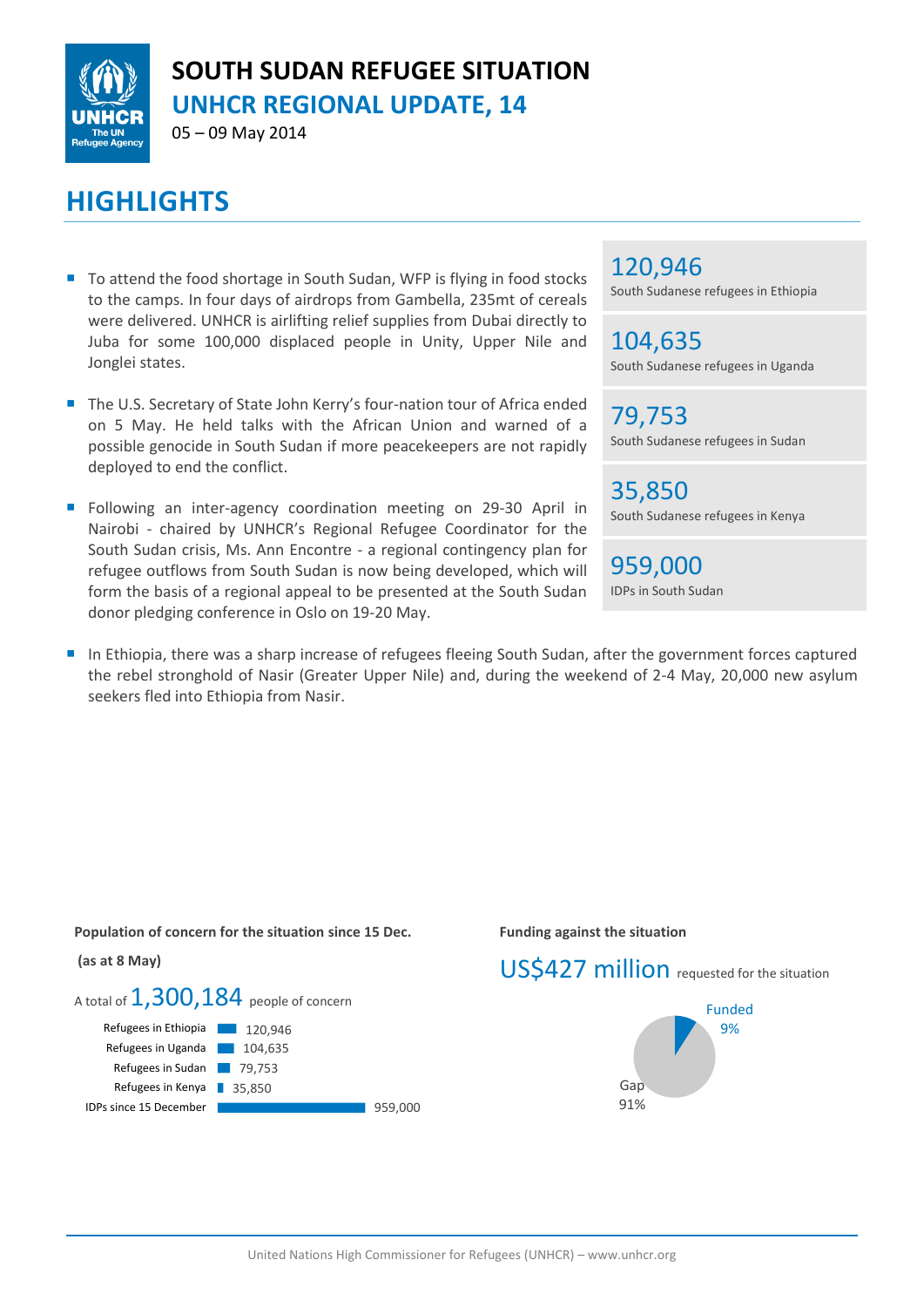# **RECENT DEVELOPMENTS**

## **Operational Context**

The security situation remains tense in the hot spot states, with fighting reported in Jonglei, mainly in Duk and Twic East counties causing significant population movement out of these areas. Tensions are also high in Bor town amid fears of another attack. Lakes State's Mingakaman area continues to receive people displaced by conflict in Bor, Duk and Twic counties. Clashes are also reported in the area between the towns of Bor and Panyagor. The situation in Bentiu and Rubkona towns in Unity State is still fragile. Fighting continues in the northern parts of the state, with movement of people between Bentiu and Pariang. At least 3,000 people have arrived in several locations in the Abyei region, fleeing violence in Unity. In Malakal, Upper Nile rains resulted in flooding, further compounding the situation of people sheltering at the UN base.



*South Sudanese refugees received their kitchen set distributed by UNHCR at Kule camp (Ethiopia). ©UNHCR / L. F. Godinho*

# **IDPs**

*/ March 2014.*

In Malakal, the rains worsened the humanitarian situation of thousands of internally displaced people living in the flood-prone UN base. The base is hosting at least 18,000 people in congested conditions. Clean drinking water is inadequate, challenging sanitation conditions and increasing the risk of epidemics. According to OCHA, in Bentiu, the number of people seeking protection in the UN base rose from 8,000 on 15 April to approximately 25,000 by 1 May. A multi-sector response operation is ongoing in the UN base, including provision of food assistance, health and nutrition, water and sanitation, protection activities and emergency education. However, the recent influx of displaced people into the UN base is increasing pressure on existing basic resources including access to water. With severe overcrowding inside the UN base, quantity of water available is rapidly diminishing. Humanitarians are working hard to scale up activities in extremely difficult conditions. In Wau, Western Bahr El-Ghazal State,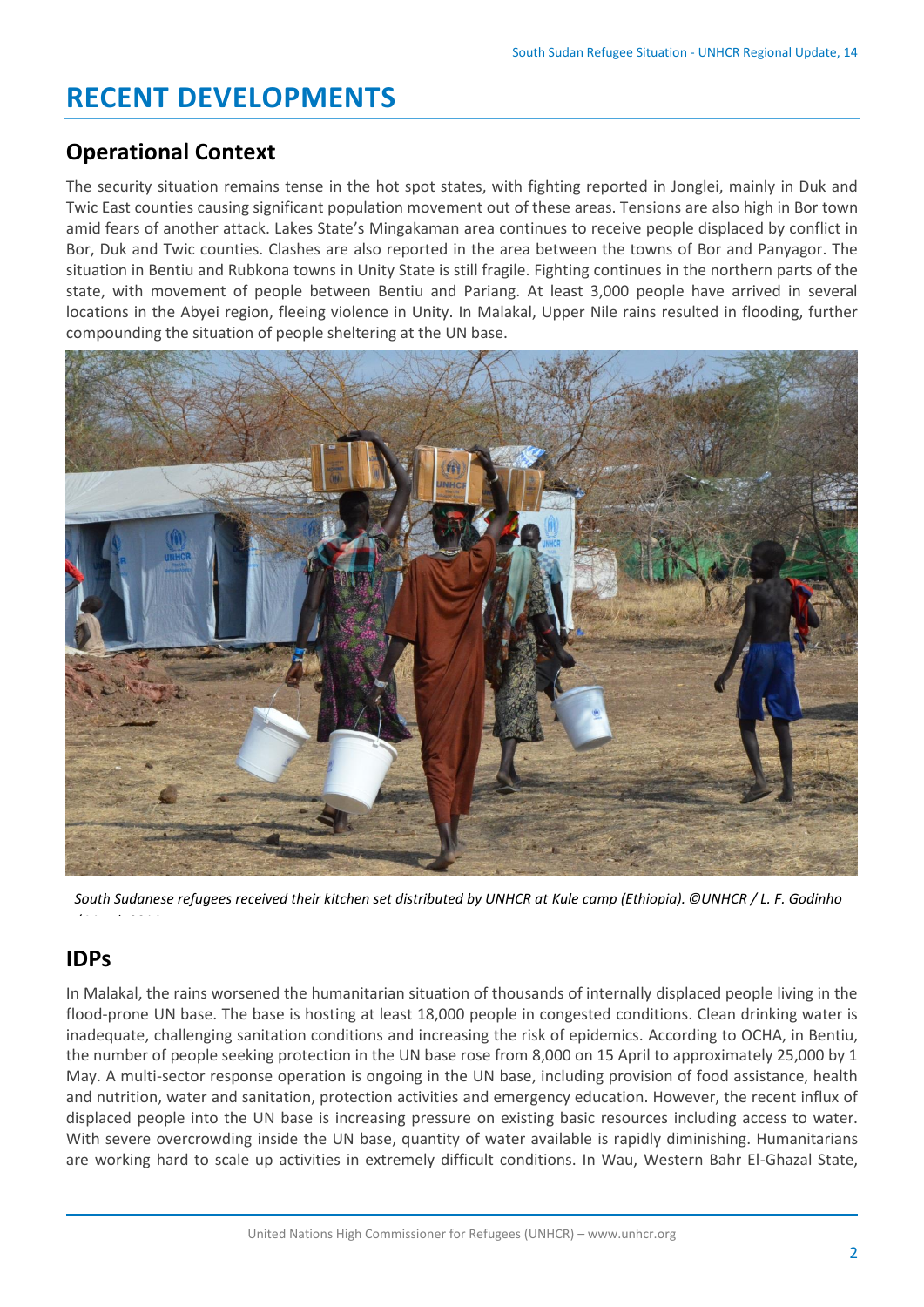about 700 displaced people are sheltered into the UN base after fleeing violence in the surrounding areas, raising concern of the conflict spreading into states not so far affected.

## **Refugees**



#### **SOUTH SUDAN**

- **Registration activities continued in all camps. A protection team has recently participated in a two-day** assessment of the self-relocated Magaja community from Batil to Kaya during which it was established that the community had left Batil because they were the most affected by the conflict between the refugees and host community in early March. Since then, the community comprising 950 individuals and 216 households has refused to return to Batil. A task-force has made recommendations to integrate the community in Kaya.
- The Child Protection Working Group met to discuss the impact that food shortages in Maban are having on child welfare.

#### **SUDAN**

Relocation of 6000 individuals from the Khartoum Open Areas to Jabal Aulia locality is under discussion and a number of sites have now been identified. This caseload is made up of South Sudanese who were already residing in Khartoum before the outbreak of the conflict in December. UNHCR will conduct initial site visits and assist in the relocation process, in conjunction with SRCS. A "go and see" visit for humanitarian partners to the proposed relocation site in Jabal Aulia is planned for next week.

#### **ETHIOPIA**

 Refugees continue to have free access to Ethiopian territory and the borders remain open. UNHCR, ARRA and partners are working together to provide basic services at Burbiey transit centre where large numbers of asylum seekers are entering Ethiopia. ARRA and UNHCR conduct Level 1 registration at the border entry points of Pagak, Akobo and Burbiey and IOM relocates refugees from Burbiey, Akobo and Pagak entry points mainly to Kule camp as Leitchuor has reached its full capacity. Level 2 Registration (which entails the use of the *ProGres* database and records biometrics) continues in Leitchuor and Kule camps. In Leitchuor, 68% of a population of 45,671 people has been registered while in Kule 29% of a population of 38,119 has been registered (Level 1).

#### **UGANDA**

 In Adjumani, tensions between refugees in Boroli settlement and local residents from a neighbouring community led to the death of a refugee. A team led by the Resident District Commissioner met with the refugee community in Boroli settlement to discuss the conflict and how to bring it to an end. In Kiryandongo, settlement, Inter Aid Uganda (IAU) continues with UNHCR's support to complete Best Interest Assessment (BIA) forms on separated and unaccompanied minors identified at the registration point.

#### **KENYA**

 UNHCR operations continue in the four key areas of the emergency response - at the border, transportation to the camp, at the reception centre and new settlement area in Kakuma 4. As at 6 May 2014, a total of 733 unaccompanied children (UAM) were received - out of these, 527 (including 355 South Sudanese children) have completed UNHCR/DRA registration. The remaining 206 UAMs are staying at the reception centre awaiting registration and relocation to the community. The registration process is slow due to limited capacity resulting in UAMs spending longer time at the reception centre.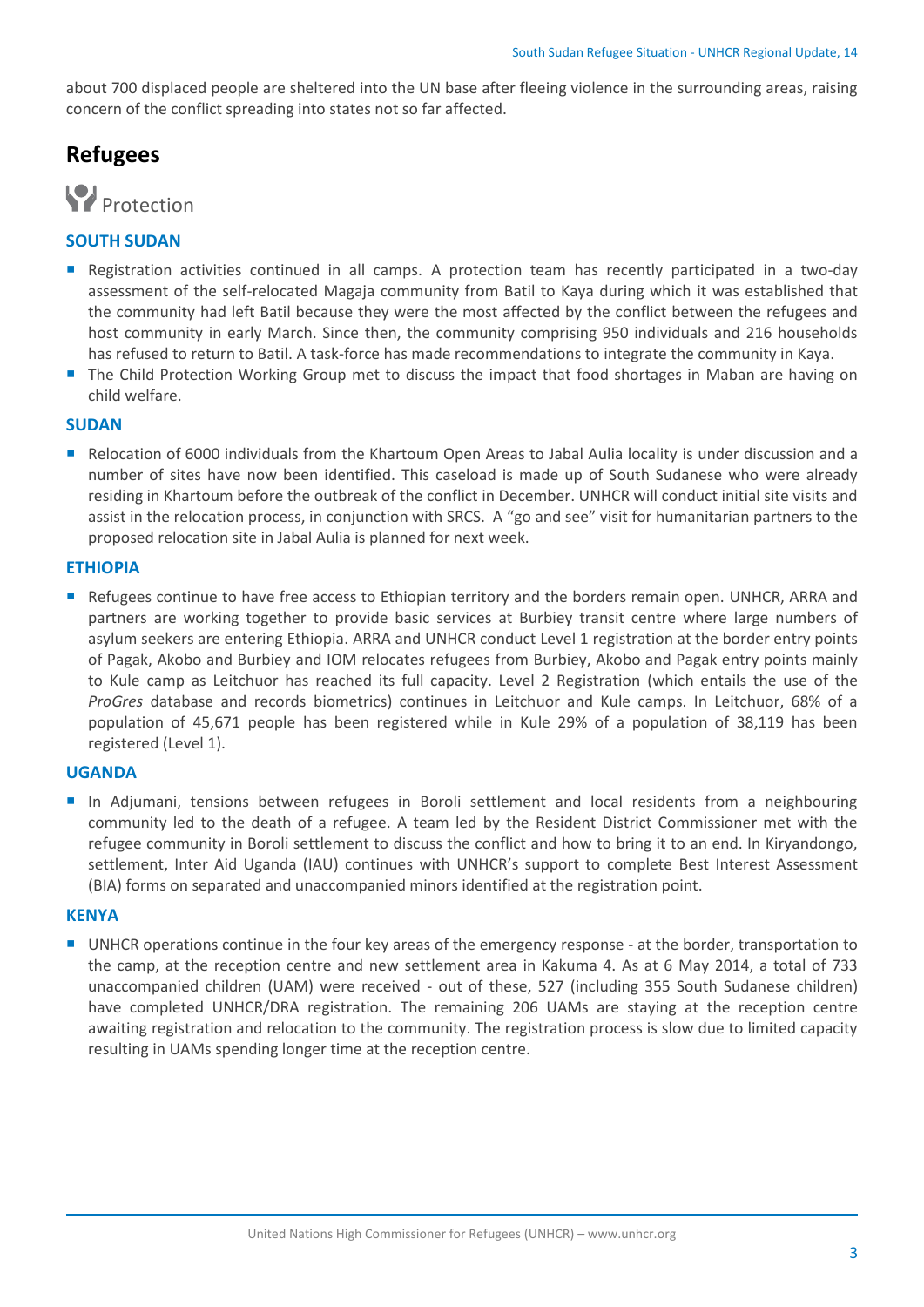# **And Camp Coordination and Camp Management**

#### **SOUTH SUDAN**

**The land allocated to decongest Doro refugee camp has been demarcated. In coordination with other** stakeholders, UNHCR undertook the site planning of usable areas to allocate WASH sites and other communal areas. This land (located in the north of Doro) has been granted by local leaders. Pending a site visit and assessment of the area with local leaders, the area will then be demarcated, the boundaries delineated, as well as acreage and usable areas will be finalized.

#### **ETHIOPIA**

Relocation to Leitchuor has stopped as the camp has surpassed its capacity. Relocation movements are now shifted to Kule 1 and in the near future, to Kule 2. UNHCR is working together with ARRA and the authorities on the identification of new sites for camps, including Bilyakeni and Nip Nip in Jakao Woreda.



#### **SOUTH SUDAN**

■ UNHCR, WFP and partners have been preoccupied by rising tensions within Maban refugee camp. UN agencies and NGOs and are compounded by serious food shortages mainly caused by the military action around Renk (Upper Nile) preventing food deliveries from the north and a lack of aviation fuel in Gambella, Ethiopia, which has recently curtailed airdrops. According to surveillance data, the general nutrition situation has worsened in the refugee camps (Doro shows the highest peak).

Following the 10 days distribution made in April, WFP has managed to distribute a five days food ration from 03 to 05 May.

#### **SUDAN**

General Food Distributions in May began in Kilo 10 and Al Alagaya relocation sites, with sites in South Kordofan having already received a two-month-ration in April due to logistical challenges of visiting the areas regularly. WFP has distributed food to a total of 43,937 South Sudanese new arrivals across Sudan to date, with supplementary feeding also underway in Kilo 10, with the Targeted Supplementary Feeding Progamme reaching 117 people in the last week out of 825, while 872 received Emergency-Blanket Supplementary Feeding Programme assistance from a total of 4,377 served.

#### **ETHIOPIA**

- Nutrition services are continuing in the Stabilisation Centres, Outpatient Therapeutic Programmes and targeted Supplementary Feeding and Blanket Supplementary Feeding programmes. ACF has established a second nutrition site in Leitchuor to accommodate larger numbers of people accessing the service
- At entry points, MUAC Screening for all the newly arrived children under five (coupled with admission, referral and management of the cases at the reception centre) is undertaken together with ACF - as well as coordinated urgent referrals to MSF-France for stabilisation. A screener is stationed at the registration site to ensure maximum coverage.

#### **UGANDA**

 In Adjumani, UNHCR health partners are carrying on nutrition assessment of children aged 6 to 59 months in settlements. The assessment uses mid upper-arm circumference measurements and children with a circumference of 115 milimetres are referred to the MSF-F therapeutic feeding programme in Dzaipi health centre III for further management. Eight children are now enrolled and receiving therapeutic support. In Kiryandongo settlement, screening for malnutrition is ongoing, with MUAC assessments done for 33 children.

#### **KENYA**

Malnutrition rates among newly arrived South Sudanese children aged 6-59 months is still relatively high. As at 5 May 2014, there were 438 severely malnourished refugee children aged between 6-59 months enrolled in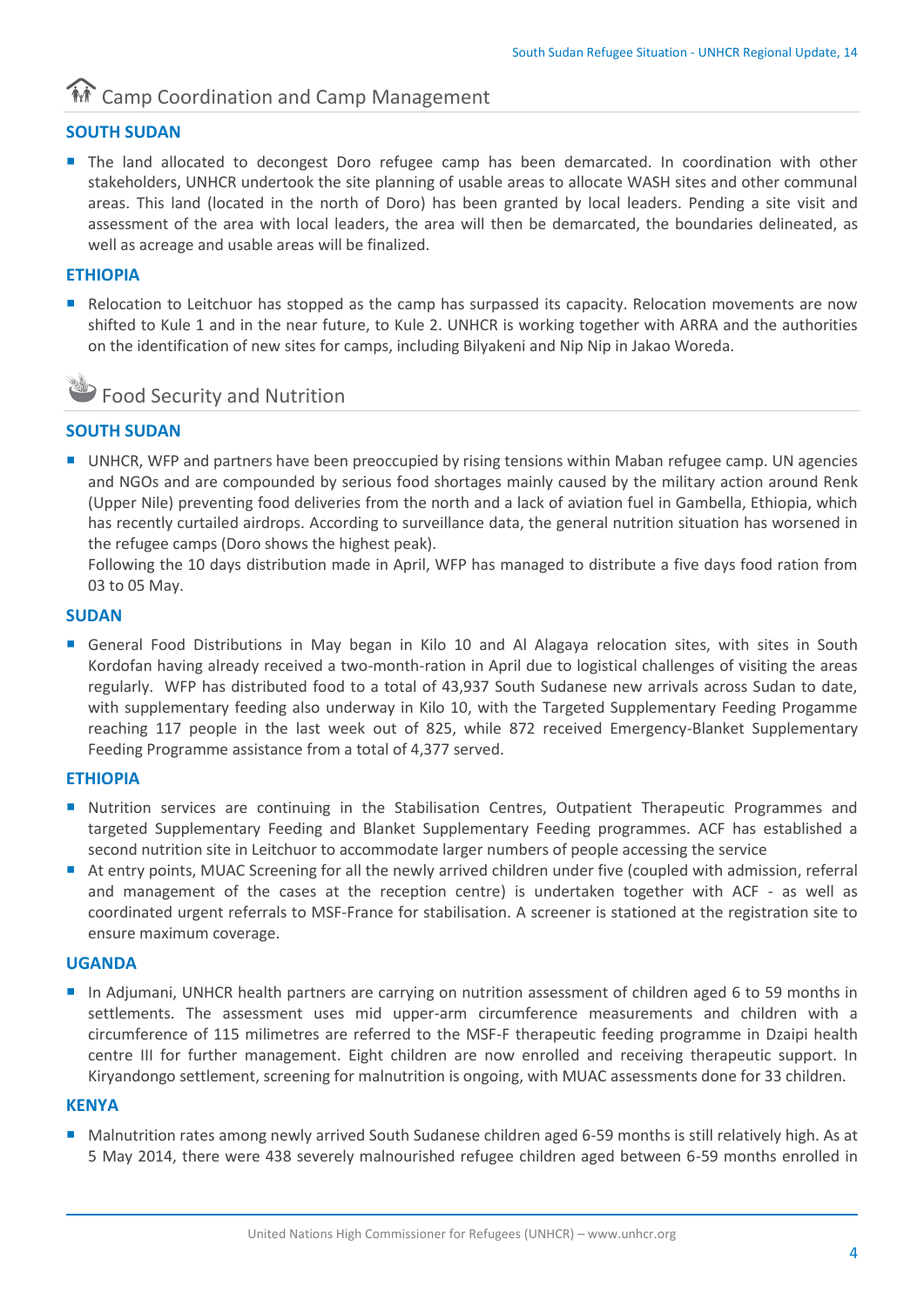the Out-Patient Therapeutic feeding Program (OTP) for nutritional rehabilitation. Out of these, 217 (49.5%) were new arrivals from South Sudan.

## Water and Sanitation

#### **SUDAN**

**Plan Sudan and UNICEF with other actors continue supporting WASH activities in Kilo 10 and Alagaya areas** under the supervision of the Ministry of Health (MoH) and Government water partner WES. Plan Sudan in collaboration with UNICEF supported hygiene promotion in both sites; 2121 home visits were conducted in the last week, benefiting 14,859 individuals, with 10 general lectures also given.

#### **ETHIOPIA**

- On average, refugees are accessing 16.7 litres per person per day in Kule camp and 20.09 litres per person per day in Leitchuor camp.
- **Soap distribution is ongoing alongside monthly food distribution. Community Outreach Workers have** intensified hygiene awareness activities in addition to following up on latrine cleaning and general cleaning campaigns in both Kule and Leitchuor camps.

#### **UGANDA**

 In Adjumani settlements, a total of 610 digging kits were distributed to 6,180 households willing to dig their own latrines, while another 3,321 households completed the excavation of their pits and obtained plastic slabs to cover them. In Arua, a total of 154 plastic latrine slabs and 400 poles were distributed in Agulupi, Simbili and Siripi villages to refugees who completed digging their pits. In Kiryandongo settlement, out of the 14 new and rehabilitated boreholes funded by UNICEF, 8 are in use and 6 are awaiting the hardening of concrete before commissioning.

#### **KENYA**

A total of 1,003 communal latrines have been constructed for the new arrivals in Kakuma 4. This puts the latrine to user ratio at 1:33 individuals compared to UNHCR standard of 1: 50 for emergencies. 100 incentive workers have been recruited by NCCK to conduct hygiene promotion for new arrivals and distribute cleaning kits.



#### **SOUTH SUDAN**

 4,061 OPD cases were registered in Yida (96% of the consultations were refugees) and the main reported morbidities were Acute Respiratory Infection- ARTI, AWD, and malaria.

#### **SUDAN**

**The five health clinics supporting South Sudanese new arrivals (three in South Kordofan and two in White Nile** State) continue to function normally, with no noted outbreaks of disease, nor spike in number of consultations, which have in fact decreased slightly this week.

#### **ETHIOPIA**

- Vaccination is continuing at all entry points, with vaccination teams integrated within the registration teams to ensure coverage of all new arrivals. The immunisation campaign for measles and polio is underway by the Gambella Regional Health Bureau and ARRA with support from UNICEF.
- UNHCR is discussing together with ARRA and health partners the provision of health services in Kule 2 which will be opened soon. ARRA has expressed agreement to have MSF-H working there.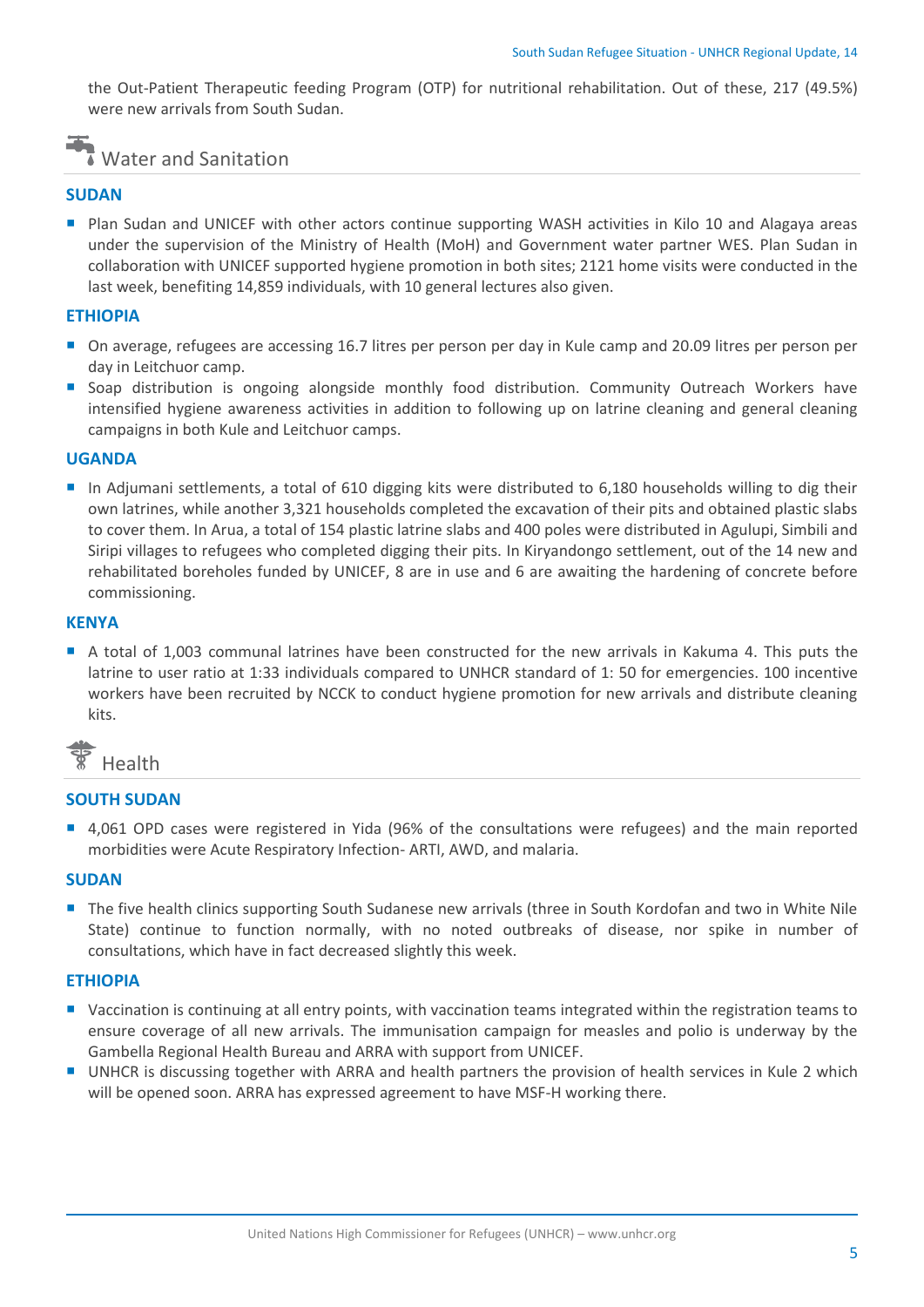#### **UGANDA**

In Arua District, the recent outbreak of cholera appears to be under control, with patients seeking treatment before the onset of severe dehydration. Oxfam donated soap, buckets and other materials that were used to conduct a hygiene and sanitation session for 340 children in Odobu village to help prevent cholera. An outbreak of cholera was also declared in Moyo District, downstream from Arua District, but the situation seems under control.

#### **KENYA**

**The health status of the new arrivals from South Sudan continues to remain stable. No excess illness** (morbidity) was reported among new arrivals. The incidence rate of the most common diseases of public health importance - such as respiratory tract infection, malaria and watery diarrhea - remain within the usual endemic ranges. Measles outbreak is still being actively tracked and no new suspected case has been detected since 28 April 2014.

### Shelter and NFIs

#### **SOUTH SUDAN**

There is not sufficient stock of plastic sheets and these are critical especially during the rainy season when strong winds and heavy rains destroy grass thatch. Access road construction and maintenance as well as airstrip widening to cater for the size of WFP places is ongoing in Unity and Upper Nile.

#### **ETHIOPIA**

 Demarcation of plots is ongoing in Kule 2 camp and tents are being erected. The area for the Reception Centre has also been cleared, while the access road is also completed. In Kule, relocation of refugees to higher ground has been completed. In Burbiey RC, twelve communal shelters to accommodate refugees as they arrive are being constructed by NRC. In Leitchuor, pitching of emergency family tents is completed and the tents are now occupied.

#### **UGANDA**

■ OPM and UNHCR held a consultative meeting with Moyo District and Local Authority Officials on reopening of the former Palorinya settlement, with a capacity to accomadate at least 35,000 people. Discussions are ongoing.

#### **KENYA**

■ 7,757 temporary shelters have been constructed so far at Kakuma 4. 34,023 individuals (8,198 families) have been relocated within the site. Roofing of durable shelters continues and so far 565 roofs had been put up.

### Education

#### **SUDAN**

Education partners had discussions with the Ministry of Education with regards to access to education for the newly arrived South Sudanese children, as the new school year is due to start in June. Assessment has determined that children up to grade 3 prefer English as the language of instruction and children from grade 4 and above prefer Arabic, which reflects the change of language of instruction in South Sudan, which moved from Arabic to English in 2012. Discussions continue regarding the possibility of teaching the South Sudanese curriculum to the new arrivals or whether the Sudanese curriculum can be taught to students in English.

#### **UGANDA**

In Arua, UNHCR's education partner Windle Trust recruited 21 classroom assistants from Rhino camp, including 12 refugees and 21 trained teachers of which 10 were from Rhino camp settlement area.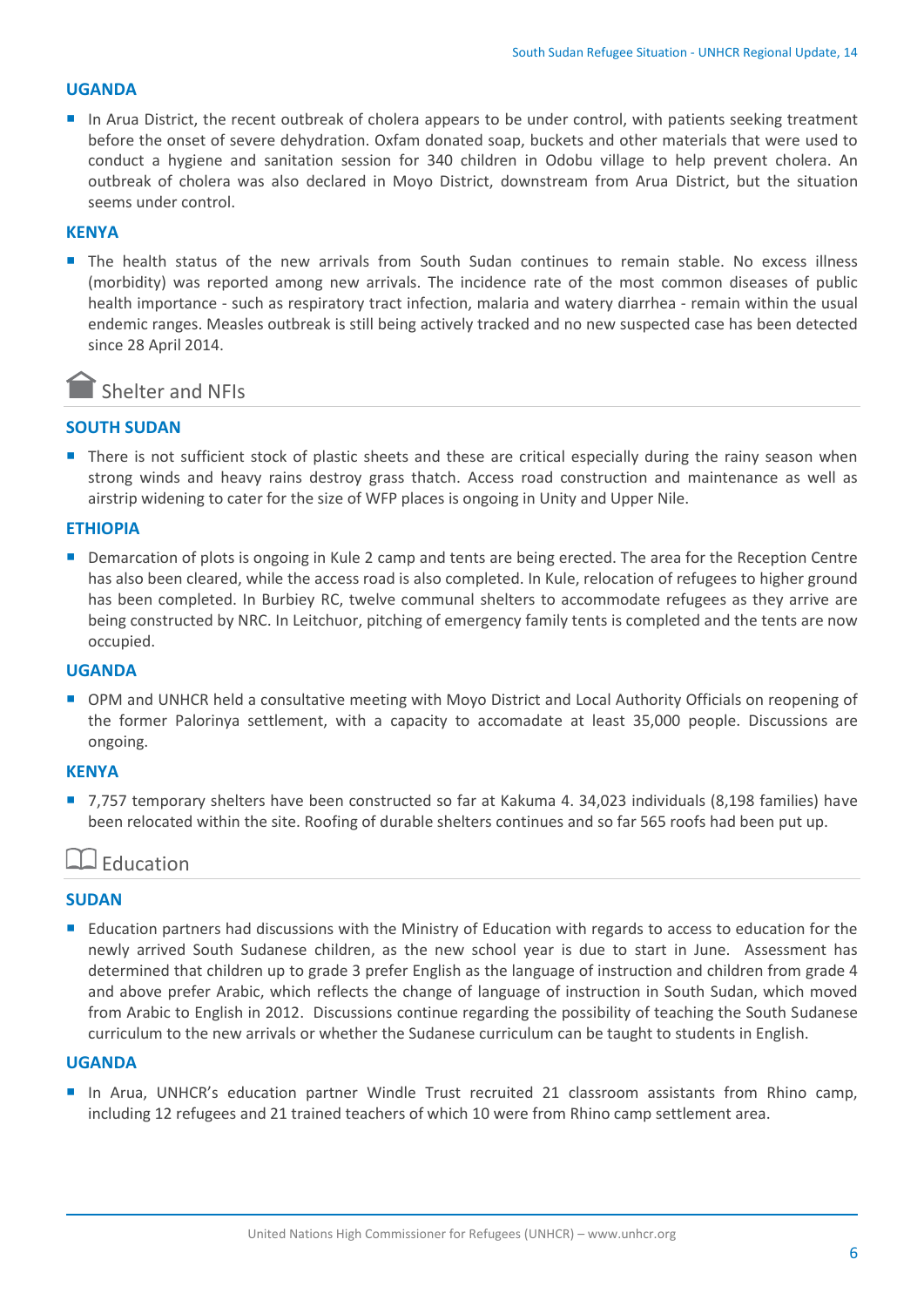#### **KENYA**

The second temporary tented school set up by AAR Japan has been completed. The school can take up to 1,400 students and will increase its capacity to enrol additional children from the South Sudanese influx community and decongest the existing school. Placement of a water facility and construction of latrines is ongoing and classes are expected to commence soon.

# **FINANCIAL INFORMATION**

UNHCR is very grateful for the financial support provided by donors particularly those who have contributed to UNHCR activities with unearmarked and broadly earmarked funds as well as for those who have contributed to the situation. Below are UNHCR's revised financial needs for providing protection and assistance to South Sudanese refugees in the neighbouring countries, as well as discharging its responsibilities in the inter-agency framework to provide humanitarian assistance to IDPs in South Sudan. The South Sudan Situation covers Supplementary Budget activities in Ethiopia, Kenya, South Sudan, Sudan and Uganda. Total revised requirements amount to US\$ 427 million for 2014.

#### **Donors who have contributed to the**

**Funding (in million US\$)**

#### **situation:**

#### Canada

- **CERE**
- Denmark
- France
- Luxembourg
- Netherlands
- Private Donors Canada, Germany, Japan, Switzerland, United Kingdom
- Switzerland
- **United Kingdom**
- **United States of** America

A total of US\$39 million has been funded



Note 1: In 2014 the following donors have given unearmarked funds to UNHCR: Algeria, Australia, Costa Rica, Denmark, Estonia, Finland, France, Germany, Hungary, Indonesia, Israel, Kuwait, Latvia, Luxembourg, Mexico, Monaco, Morocco, Mozambique, Netherlands, Norway, Republic of Korea, Saudi Arabia, Serbia, Singapore, Slovak Republic, Sweden, Switzerland, Thailand, Tunisia, United Arab Emirates, United Kingdom, Uruguay, Private Donors.

Note 2: These figures are based on the Revised Supplementary Appeal (April 2014).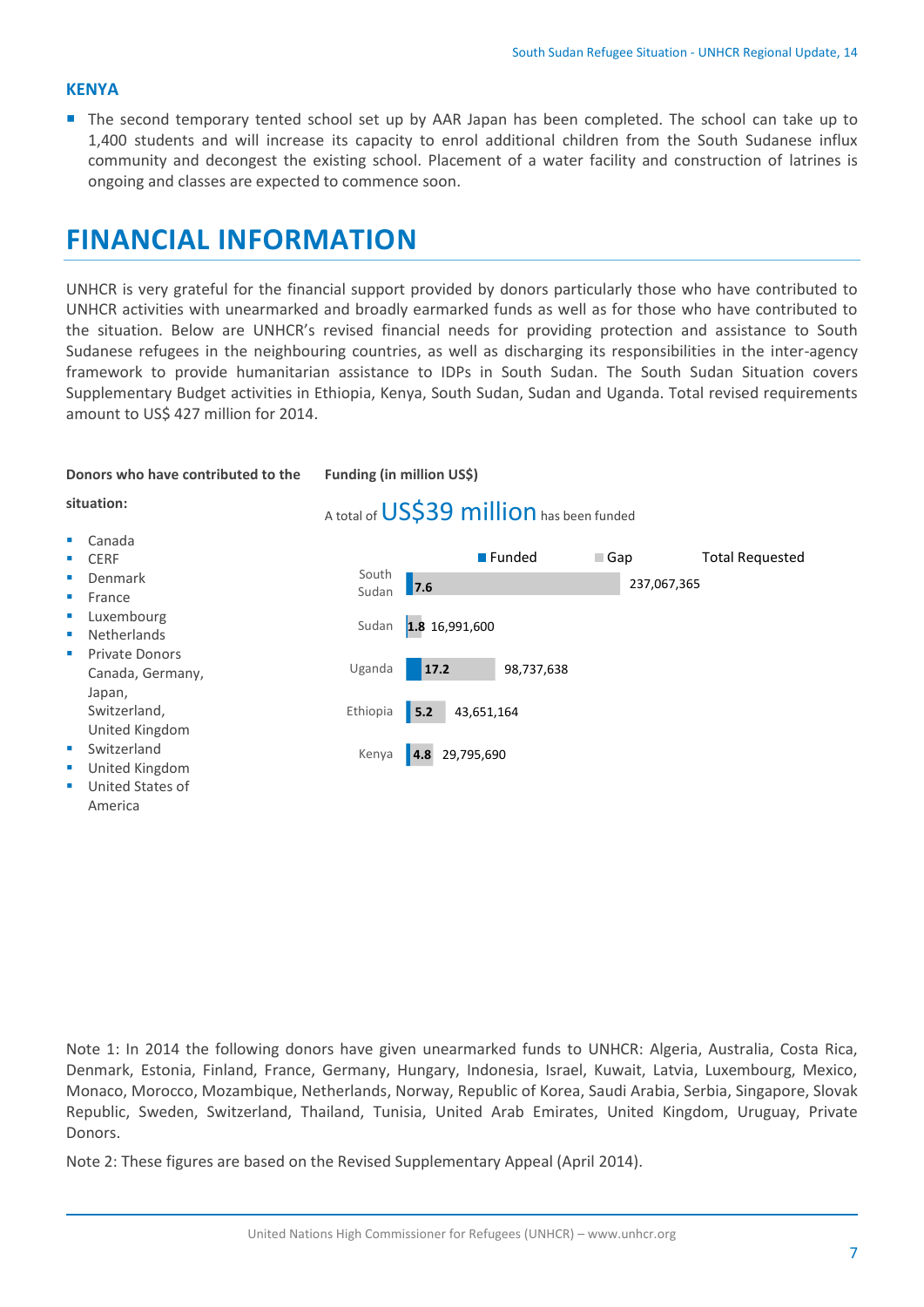# **ANNEXES**

## **Annex 1**



### <sup>a</sup>This figure does not include new arrivals in Abyei PCA Box.

Map Sources: UNCS, UNHCR, OCHA.

The boundaries and names shown and the designations used on this map do not imply official endorsement or acceptance by the United Nations. Final boundary between the Republic of Sudan and the Republic of South Sudan has not yet been determined. Final status of the Abyei area is not yet determined. Creation date: 09 May 2014.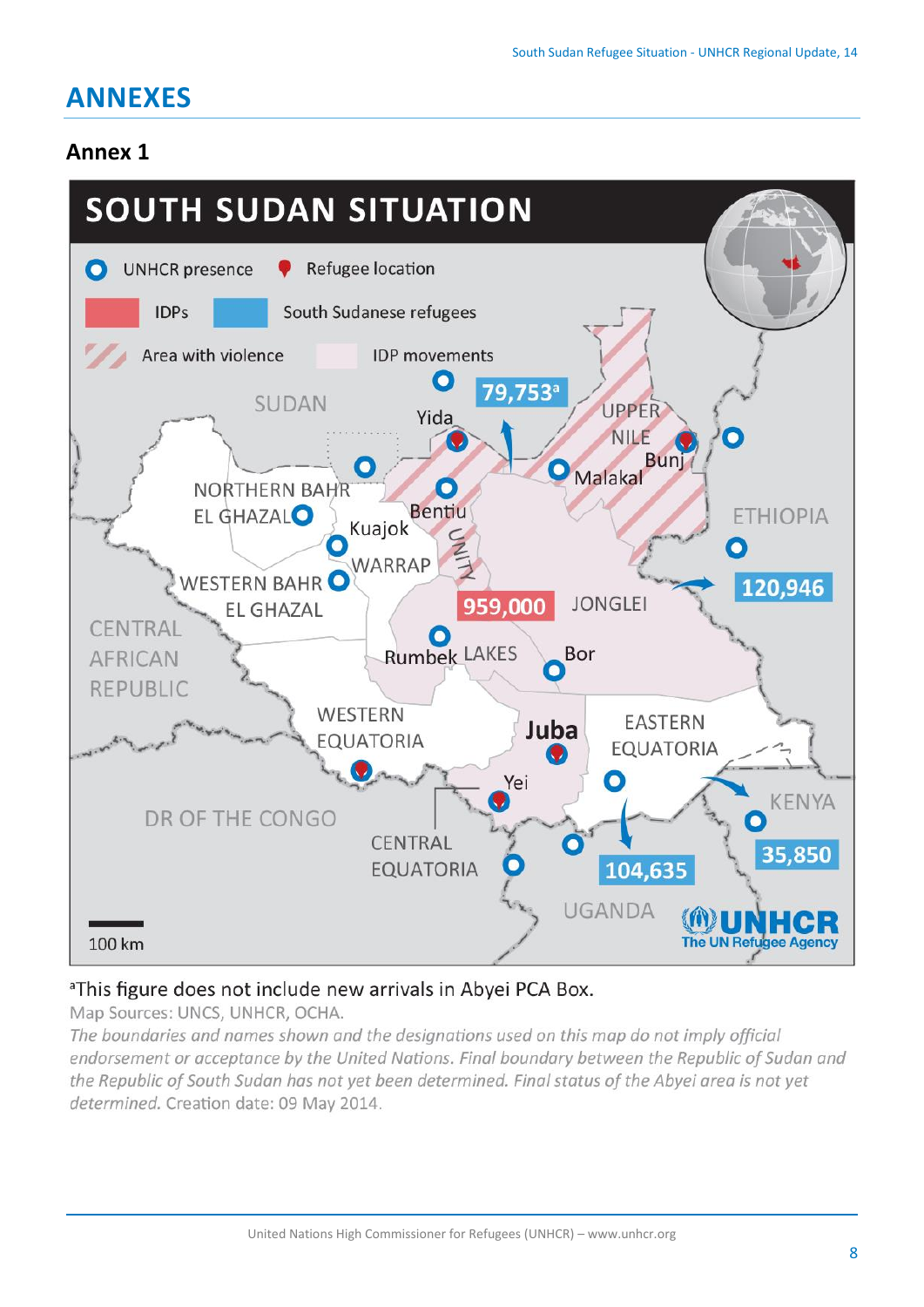### **Annex 2**

#### **ACRONYMS**

Action Africa Help International (AAH-I); Action Africa Help Uganda (AAH-U) Action Contre la Faim (ACF) Acute respiratory infection-ARTI Acute watery diarrhea (AWD) Administration for Refugee and Returnee Affairs (ARRA) Area Security Management Team (ASMT) Association for Aid and Relief (AAR) Best Interest Assessments (BIAs); Best Interest Determinations (BIDs) Blanket Supplementary Feeding Programming (BSFP) Camp Coordination and Camp Management (CCCM) Centre for Voluntary Humanitarian Work (CVHW) Child Friendly Spaces (CFSs) Child Protection Information Management System (CP IMS) Danish Refugee Council (DRC) Department of Refugee Affairs (DRA) Document Registration Agreement (DRA) Education in Emergencies (EiE) Emergency Blanket Supplementary Feeding Programme (EBSFP) Emergency Obstetric and Newborn Care (EmONC) Emergency Shelter and Non Food Item (ES/NFIs) Field Security Coordination Officer (FSCO) Food Security and Livelihoods (FSL) General Food Distribution (GFD) Global Acute Malnutrition (GAM) High energy biscuits (HEB) Humanitarian Aid Commission (HAC) Infant and Young Child Feeding (IYCF) Integrated Diseases Surveillance and Response (IDSR) Intergovernmental Authority on Development (IGAD) International Non-Governmental Organisations (INGOs) International Organization for Migration (IOM) International Rescue Committee (IRC) Long Lasting Insecticide Treated Nets (LLITNs) Lutheran World Federation (LWF) Médecins Sans Frontières France (MSF-F) Medical Team International (MTI)